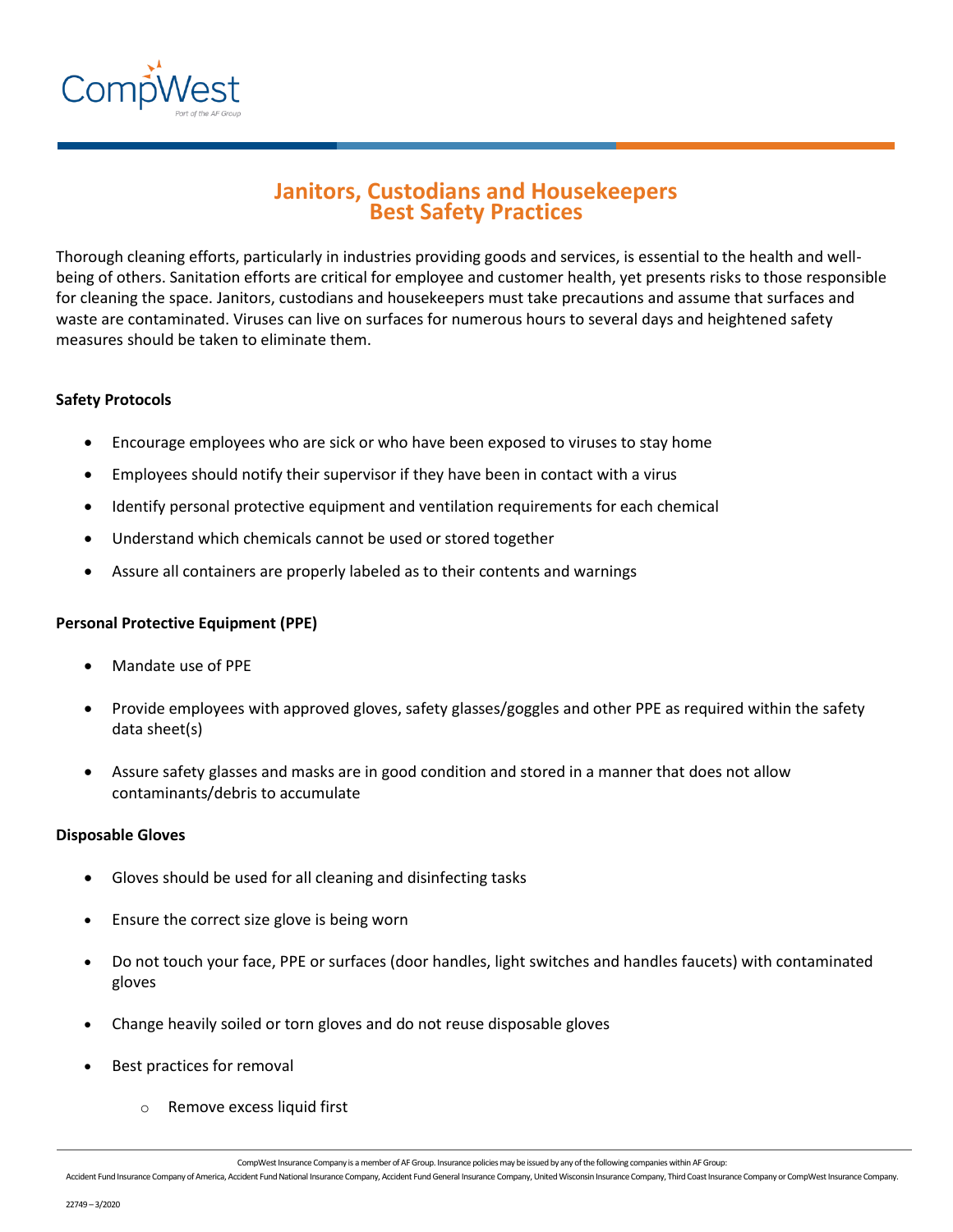

- o Pinch and hold the outside of the glove near the wrist area
- $\circ$  Peel downwards, away from the wrist, turning the glove inside out
- $\circ$  Pull the glove away until it is removed from the hand and hold the inside-out glove with the gloved hand
- $\circ$  With your un-gloved hand, slide your fingers under the wrist of the remaining glove avoiding contact with the outside of the glove
- $\circ$  Again, peel downwards, away from the wrist, turning the glove inside out
- $\circ$  Continue to pull the glove down and over the inside-out glove being held in your gloved hand
- o Ensure that both gloves are inside out, one glove enveloped inside the other, with no contaminant on bare hands
- Dispose of used gloves in accordance with hazardous waste protocol
- Cleanse hands immediately after removing gloves

### **Waste Removal**

- Use lined trash containers
- Wear gloves when removing garbage bags, handling and disposing of trash
- [Wash hands](https://www.cdc.gov/handwashing/when-how-handwashing.html) after handling or disposing of trash

## **Soiled Laundry**

- Use disposable rags and towels for cleaning when possible
- If laundering of soiled linens is required, take the following measures:
	- o Wear disposable gloves
	- $\circ$  Do not shake soiled laundry this can scatter the virus through the air
	- $\circ$  Wash laundry in the warmest water allowed by the manufacturer
	- o Dry items completely
	- $\circ$  Clean and disinfect hampers consider using a disposable bag liner

## **Manage Fatigue**

Janitors/custodians and housekeepers may be required to work longer hours to meet increased business demands. Ensure the employees:

CompWest Insurance Company is a member of AF Group. Insurance policies may be issued by any of the following companies within AF Group: